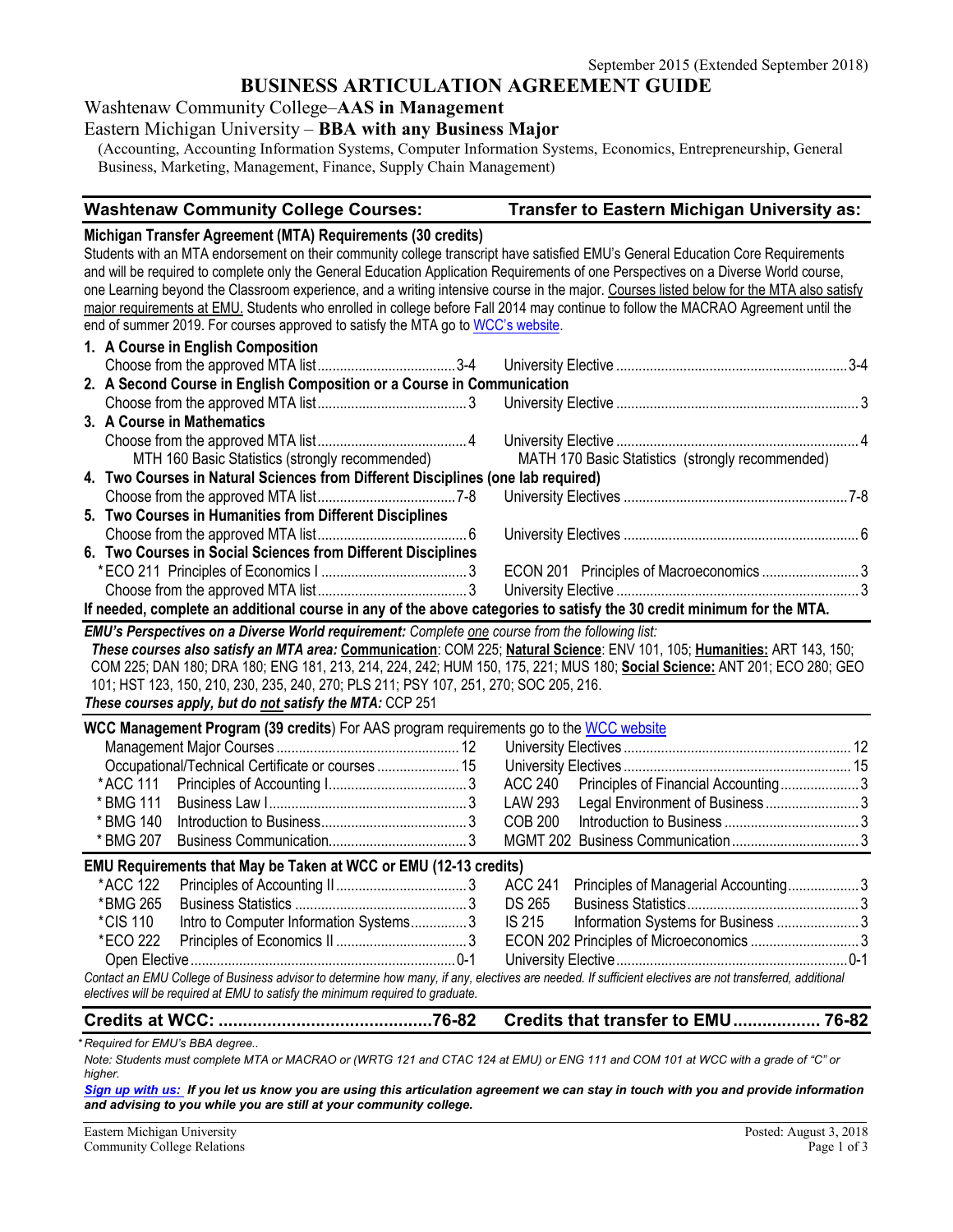# **BUSINESS ARTICULATION AGREEMENT GUIDE**

Washtenaw Community College–**AAS in Management** 

#### Eastern Michigan University – **BBA with any Business Major**

(Accounting, Accounting Information Systems, Computer Information Systems, Economics, Entrepreneurship, General Business, Marketing, Management, Finance, Supply Chain Management)

## **Completion of EMU's BBA Program**

# **Major Requirements (39-48 credits)**

#### **Business Core (15 credits)**

| MGMT 386 Organizational Behavior & Theory3  |  |
|---------------------------------------------|--|
| OM 374 Intro to Production/Operations Mgmt3 |  |
|                                             |  |

#### **Discipline Requirements (24-33 credits)**

Students may complete discipline requirements in any of the following areas:

accounting, accounting information systems, computer information systems, economics, entrepreneurship, general business, marketing, management, finance, supply chain management

**Note:** Each student must complete a writing intensive course as part of the major. Consult your advisor for course options.

## **LBC Requirement (0-3 credits)**

One Learning beyond the Classroom (LBC) course or noncredit experience must be completed at EMU. Consult College of Business advisor for options.

## **University Electives (0-3 credits)**

Complete enough additional electives to bring the credits at EMU to 42 credits and the total credits for the program to 124 credits.

| Minimum Credits at EMU: 42-48 |  |
|-------------------------------|--|
|                               |  |
|                               |  |

#### **Sample Sequence for completing the program:**

*Students following this agreement have the option of selecting any of the following disciplines to complete the BBA: accounting, computer information systems, economics, entrepreneurship, general business, marketing, management, finance, or supply chain management. The recommended course sequence for each discipline can be obtained from the COB Advising Center.*

| <b>Fall Semester</b>   | 15 credits        |
|------------------------|-------------------|
| <b>Winter Semester</b> | 15 credits        |
| <b>Summer Semester</b> | <b>12 credits</b> |
| <b>Fall Semester</b>   | 0-6 credits       |
|                        |                   |

*\*The minimum credits required to graduate is 124 but the total will vary depending on the business discipline completed at EMU and the program completed at WCC. If enough credits are not transferred, additional credits will need to be completed at EMU to satisfy the minimum required for graduation.*

*Note: Choosing electives wisely will increase your employment opportunities in a competitive job market. The College of Business Advisor will assist you in choosing a minor, or selecting courses in an area such as: world languages, manufacturing, apparel merchandising, health administration, hotel and restaurant management, political science/public administration, construction management, graphic design, professional writing, public relations, internships or cooperative education.*